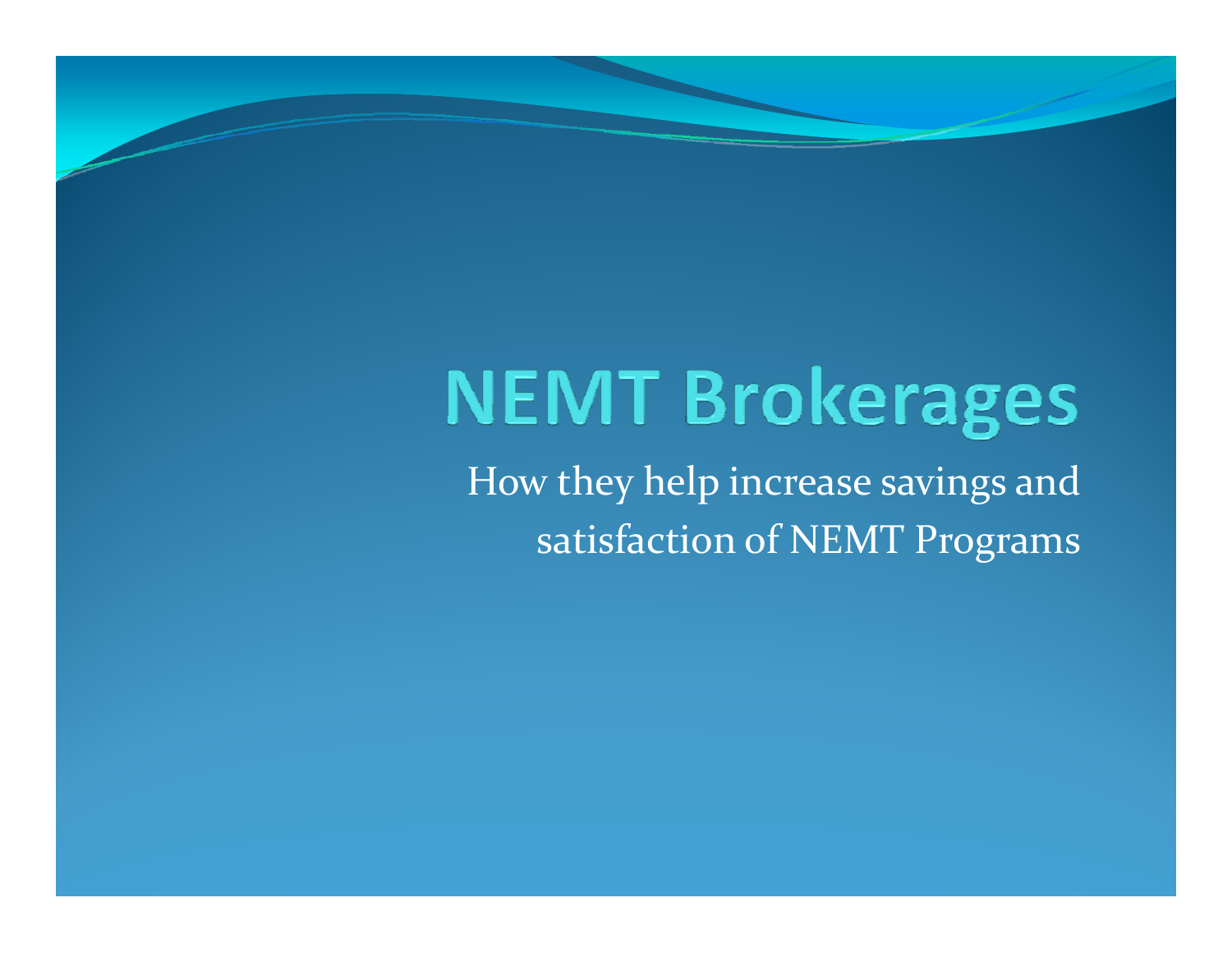## CMS Rules

- States may design their own NEMT programs
- States must procure through <sup>a</sup> competitive bid process
- •Brokers can not be <sup>a</sup> provider (limited exceptions)
- CMS must approve the plan and broker
- Broker must use the most appropriate/lowest cost transportation.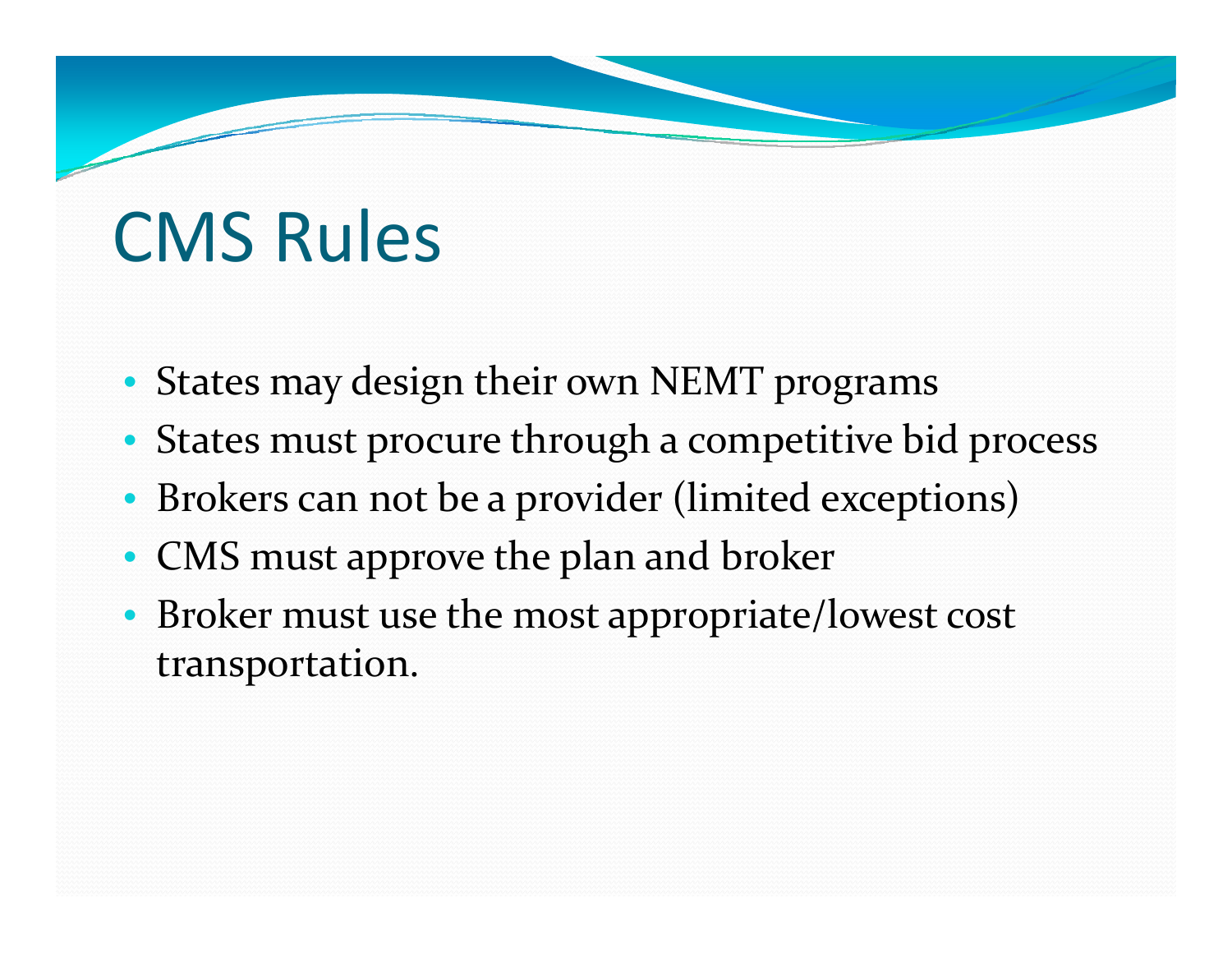## Hidden Program Cost

- Freedom of Choice
	- Medical Providers
	- Transportation Providers
- Lack of Checks and Balances
	- Mileage Reimbursement
	- Transportation Provider Invoices
	- Appropriate Mode Assignments
- Lack of Insurance / Credentialing of drivers and vehicles
- Resources Personnel and facilities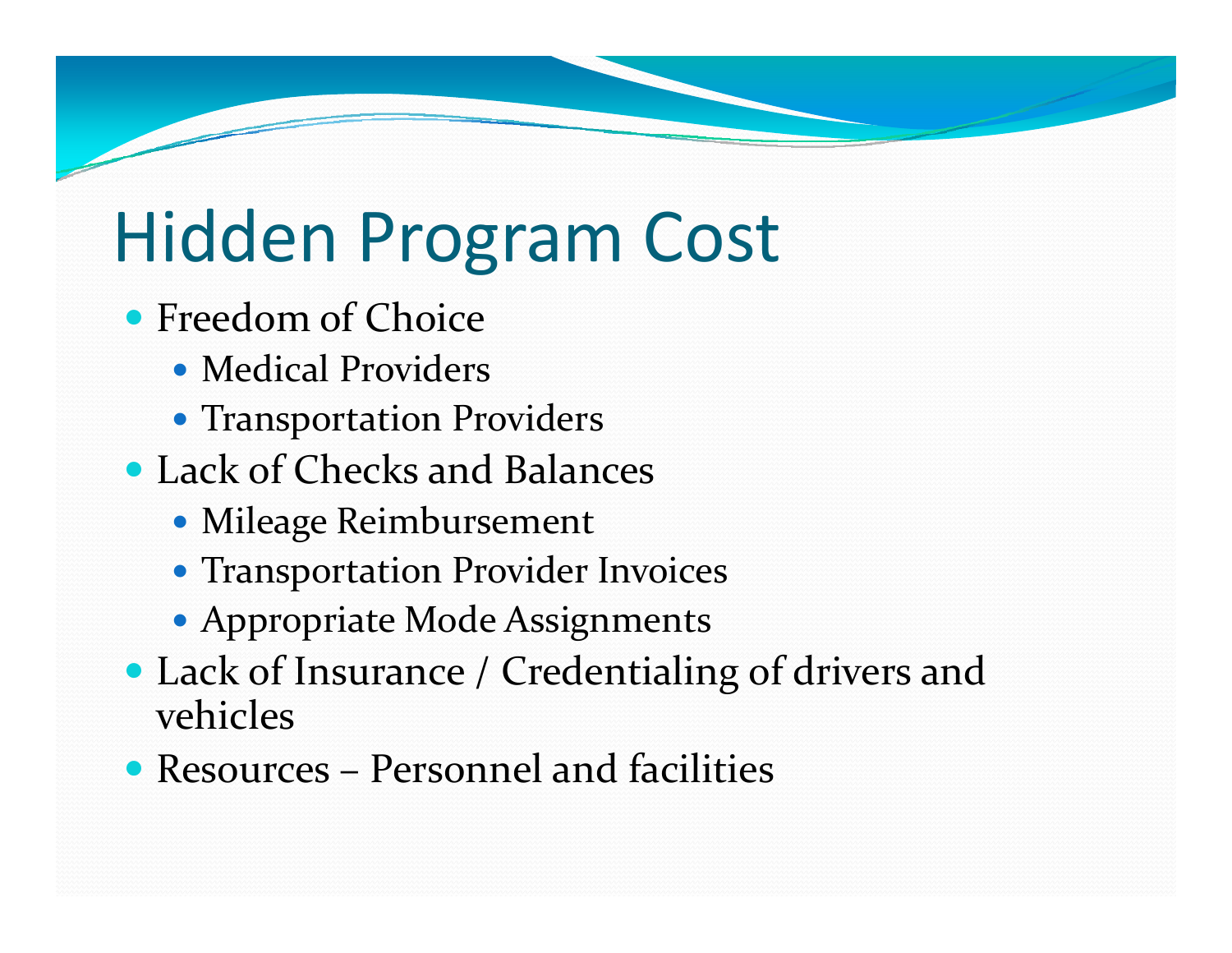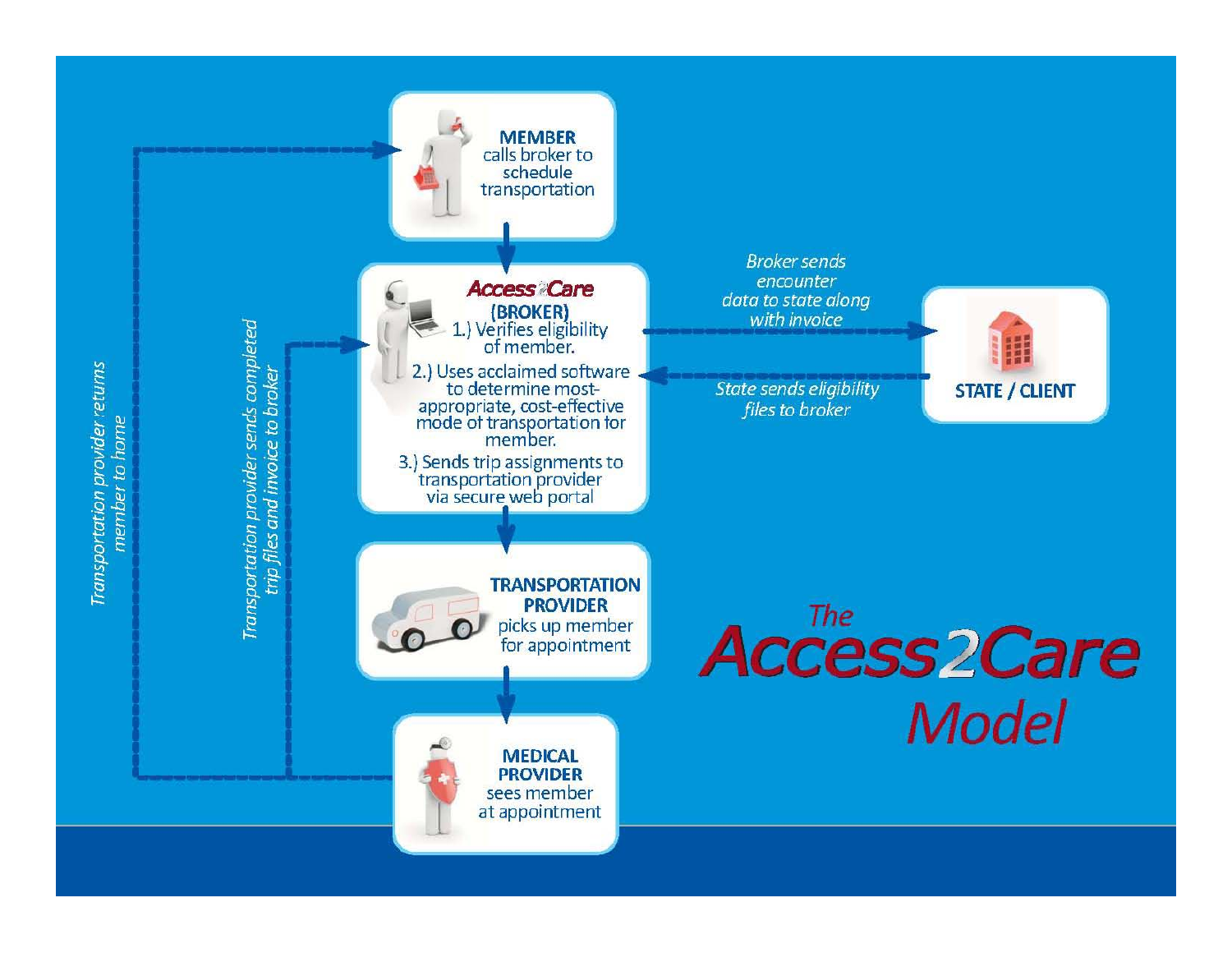## Benefits of the Broker Model

- Increased Program Compliance
- Technology
- Improved Coordination
- Reduced Fraud and Abuse of Program
- •Data Reporting
- Improved Health Outcomes patients ge<sup>t</sup> to the doctor

#### Cost Stabilization/Savings for the Client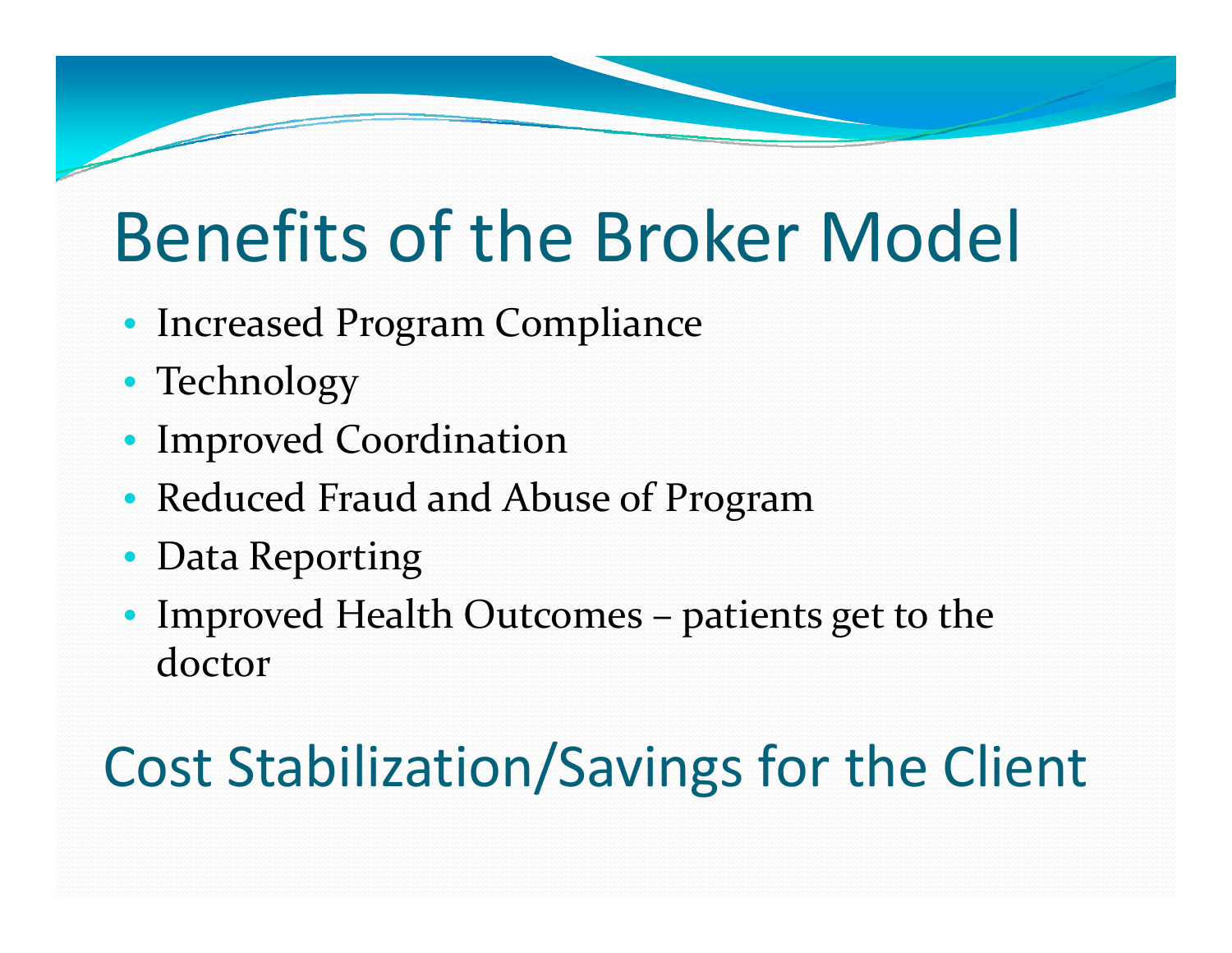# Increased Compliance

- Oversight of Local Transportation Providers
	- $\bullet$ Credential drivers/monitors
	- $\bullet$ • Train drivers
	- $\bullet$ Inspect vehicles
	- $\bullet$ Conduct on‐site monitoring
	- Oversight of Program Requirements
		- $\bullet$ Track, trend and manage complaints
		- $\bullet$ Conduct satisfaction surveys
		- $\bullet$ Yearly audit of program
		- $\bullet$ Meetings with stakeholders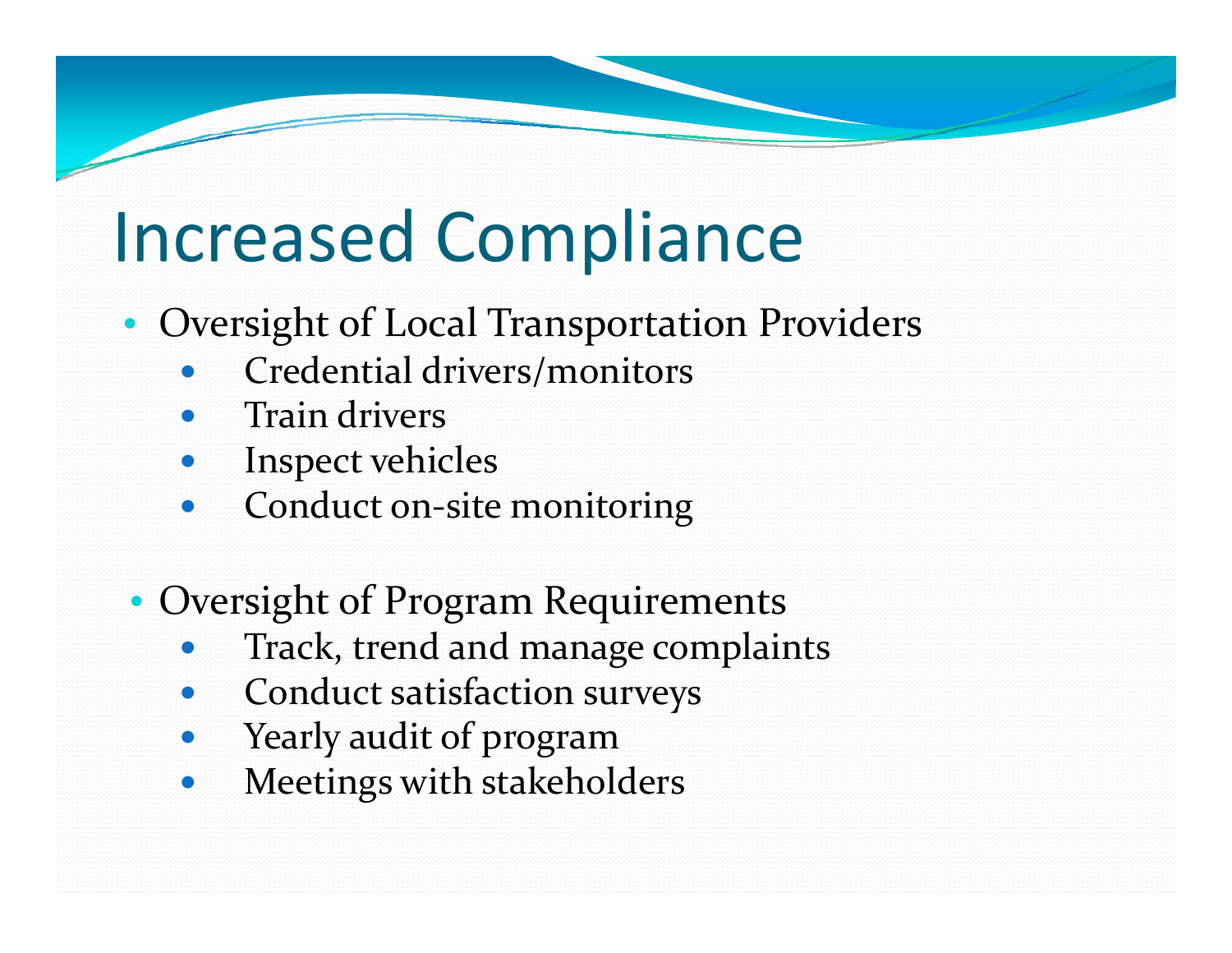## State of the Art Technology

- Advanced Technology
	- Eligibility Verification
	- Trip Assignments
	- Payment of Providers
	- Data‐Rich Reporting capabilities
	- Call Center System
	- Automated Mode Assignments
	- Web-based Portals for TP, Medical Facilities, and Clients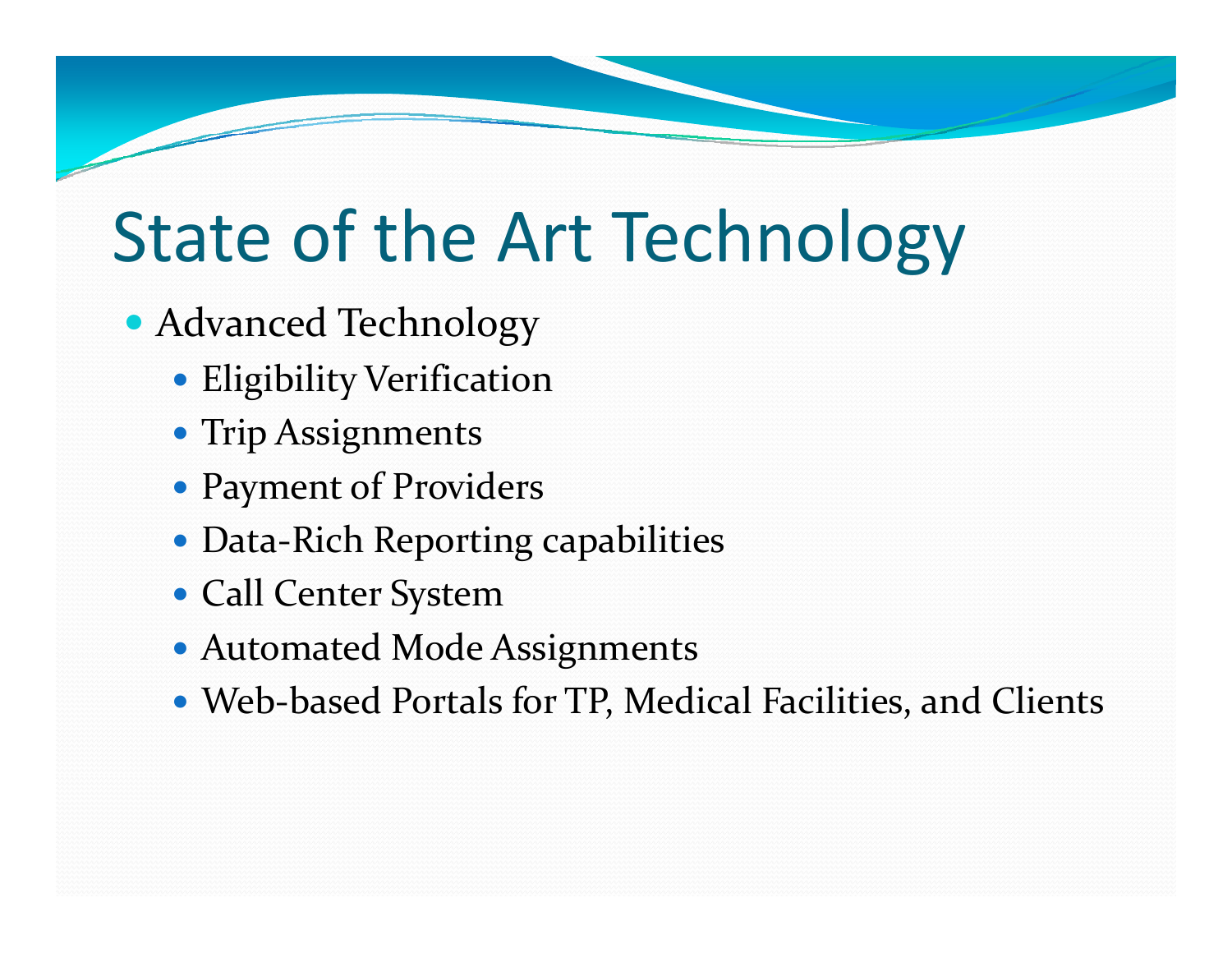## Fraud and Abuse Prevention

- Appointment Verification
- **100% Reconciliation of Vendor Invoices**
- Random Audits
- Appropriate Mode Assignment
- **•** Eligibility
- Closest Medical Provider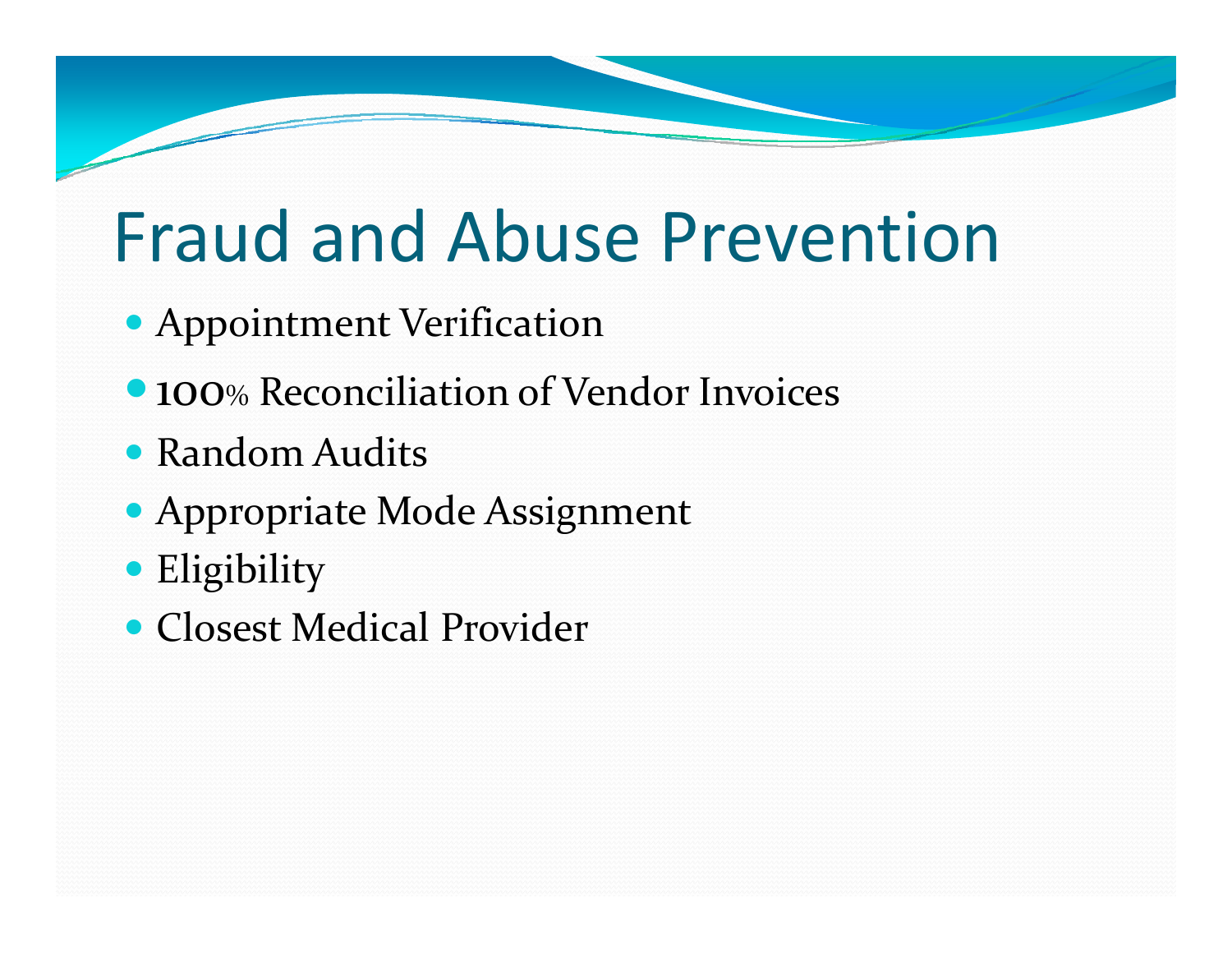#### Increased Data and Reporting

- Utilization Data
	- Trips by mode
	- Average trip mileage MBE/WBE reporti
	- Average cost per trip
- Call Center Reporting
	- Speed to answer
	- Abandonment rates •
	- Average talk time
	- Hold times
	- Total no. of incoming<br>calls
- $\bullet$  Transportation Provider
	- On-time performance
	- MBE/WBE reporting
	- No. of trips by provider
- Stakeholder Satisfaction
	- Complaint rate
	- Satisfaction surveys
	- 24-7-365 access
	- Bi-lingual staff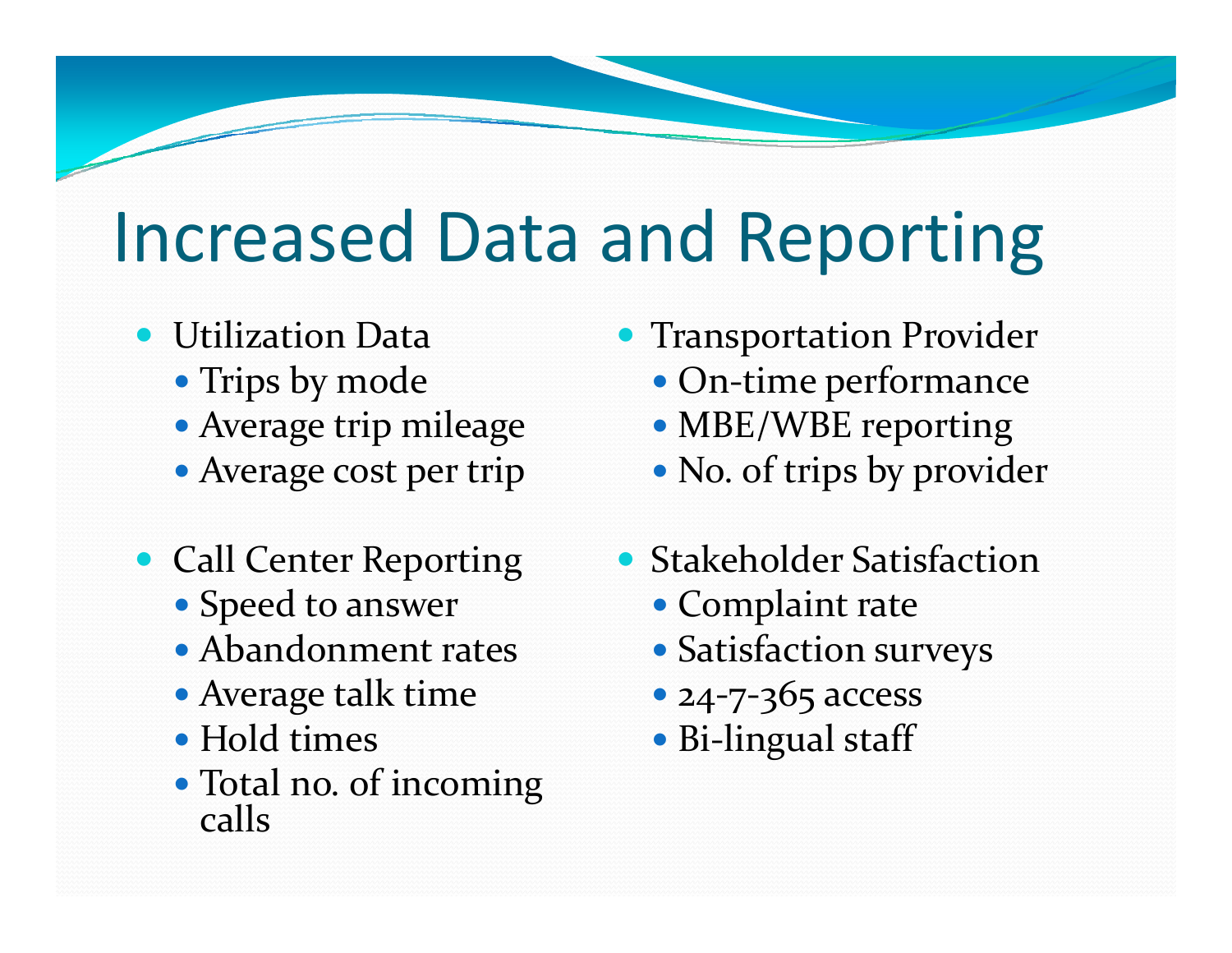## Improved Health Outcomes

- Educating Members on NEMT
- Ease of Getting an Appointment
- Local Transportation Provider Resources
- **Increasing Access to the Medical Appointments** 
	- Reduces ER Visits
	- Reduces Hospitalizations
	- Reduces Re-hospitalizations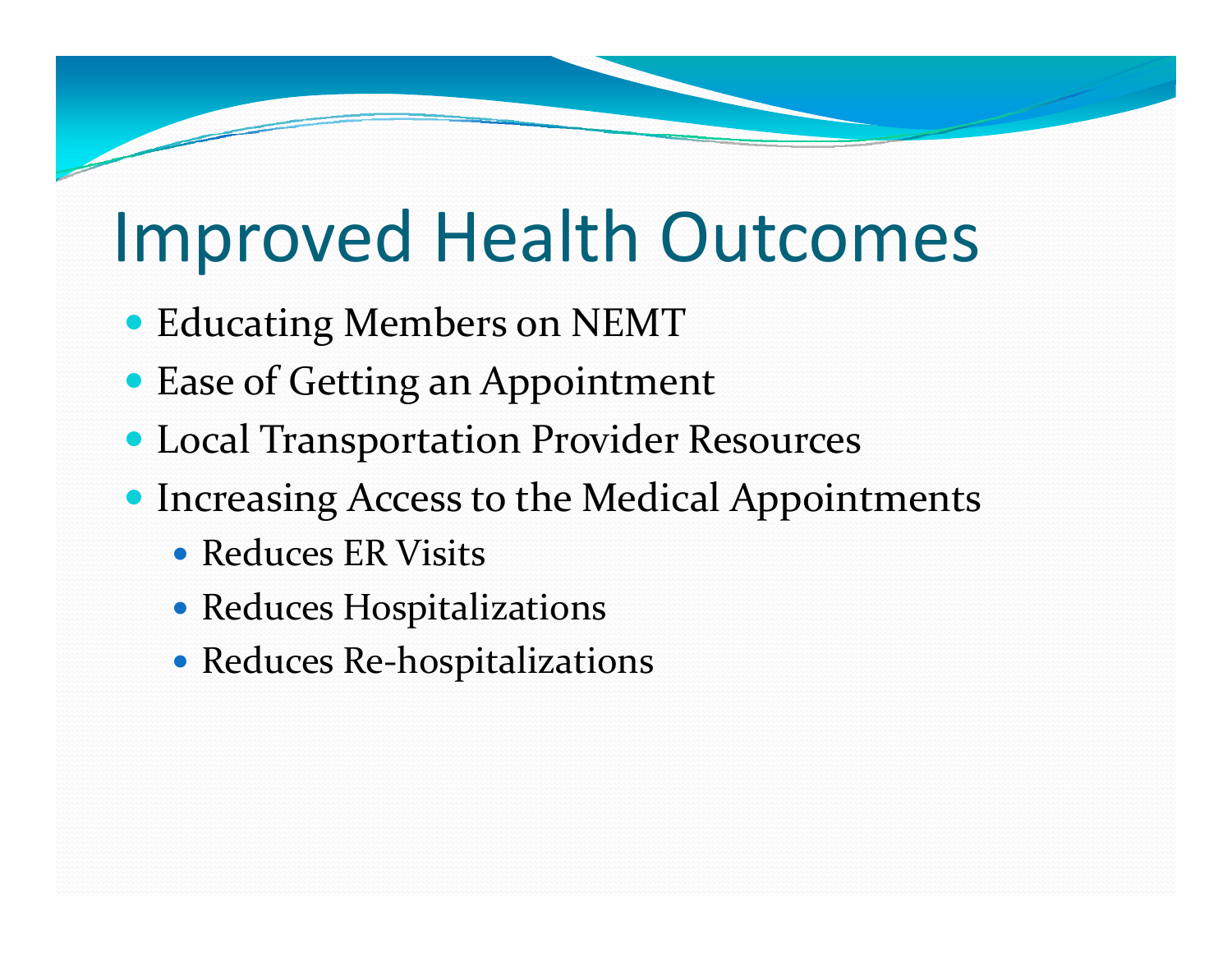## What Can Affect Program Cost

- Non-enforcement
	- Public Transportation
	- Closest Medical Provider
- Reducing Coordination Efforts
- Administrative Pricing Model
- Lack of Data
- Contract Term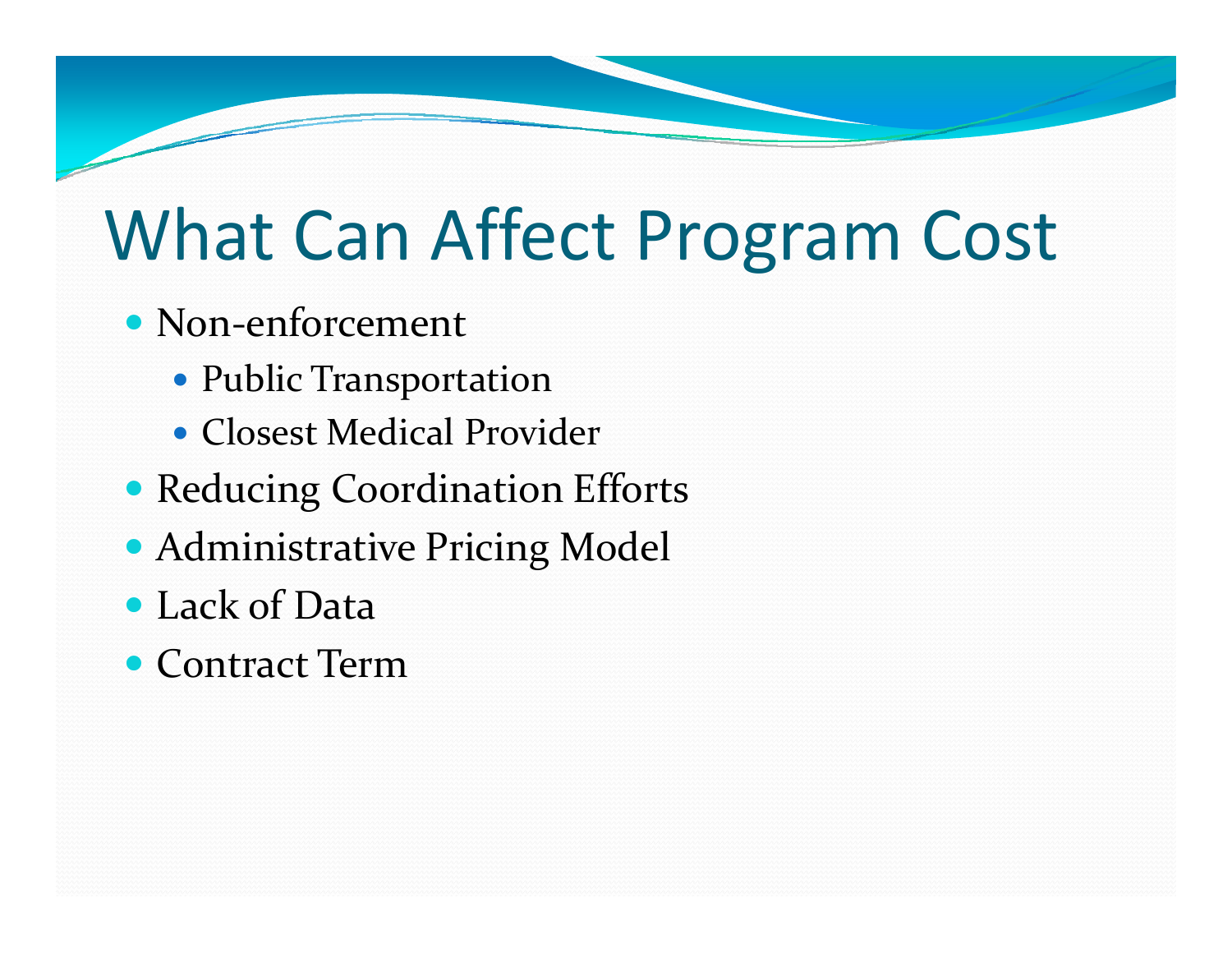# **There are Differences**

- Call Center
- Approach to working with network providers
- Technology
- Staff
- Financial stability

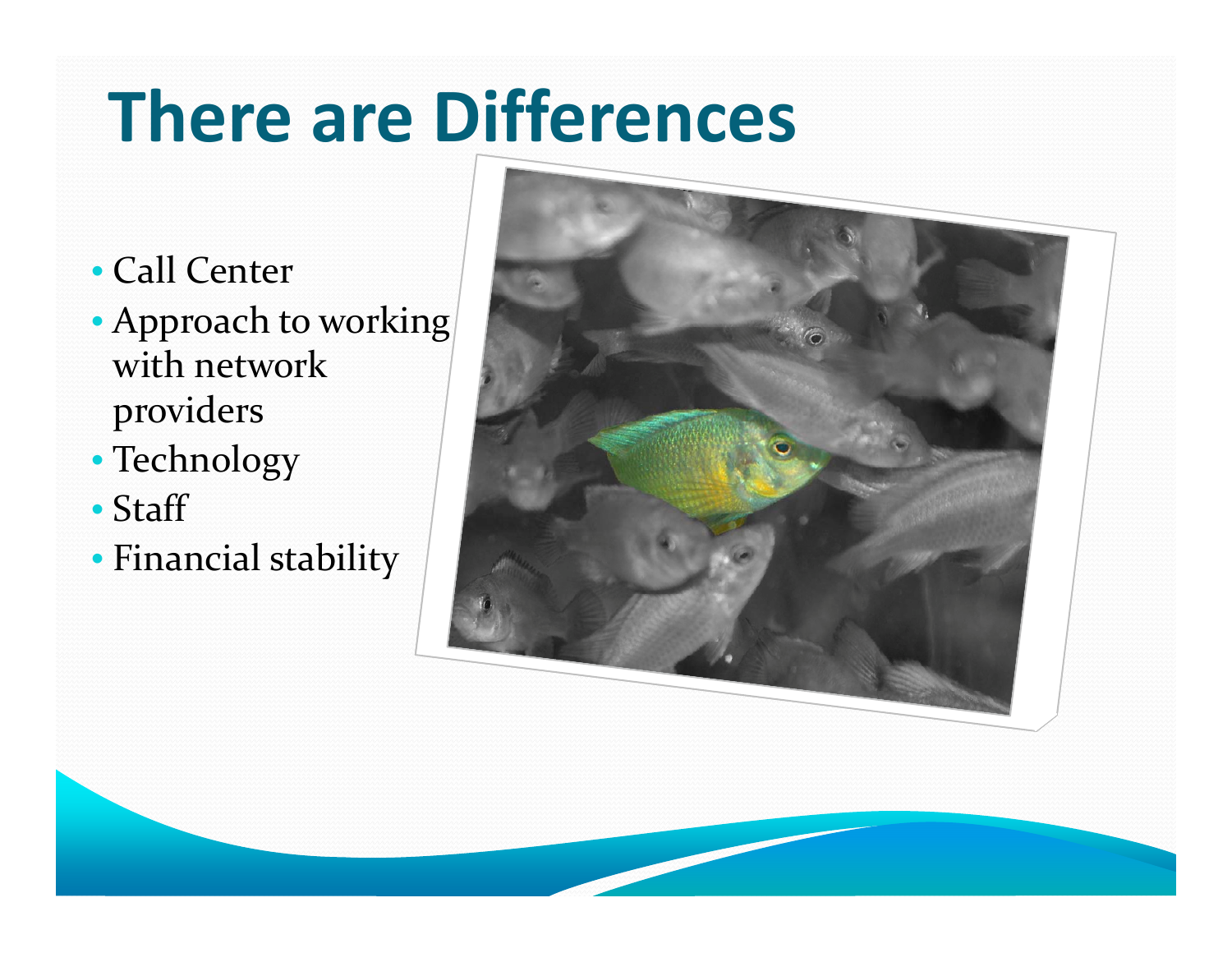## Broker Success

- More Trips Less/Same Dollars
- Improved Coordination
- Increased Member Satisfaction
- Increased Access
- Standardized Transportation Requirements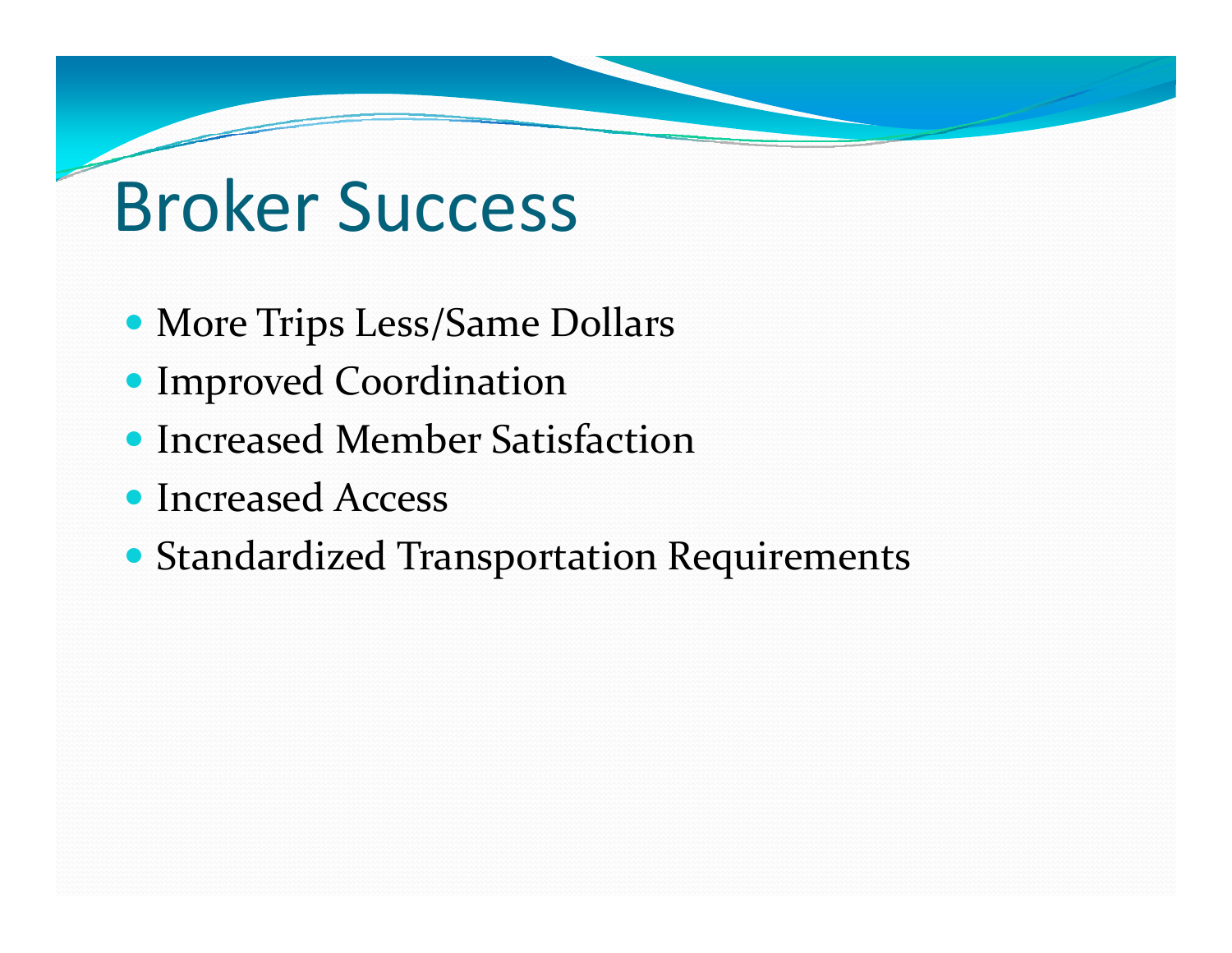## State of Idaho

- Introduced full-broker model
- Created 26 jobs in Meridian
- Reduced long distance trips
- Increased network access
- Introduced bus transportation
- Low complaint rates 0.0007%

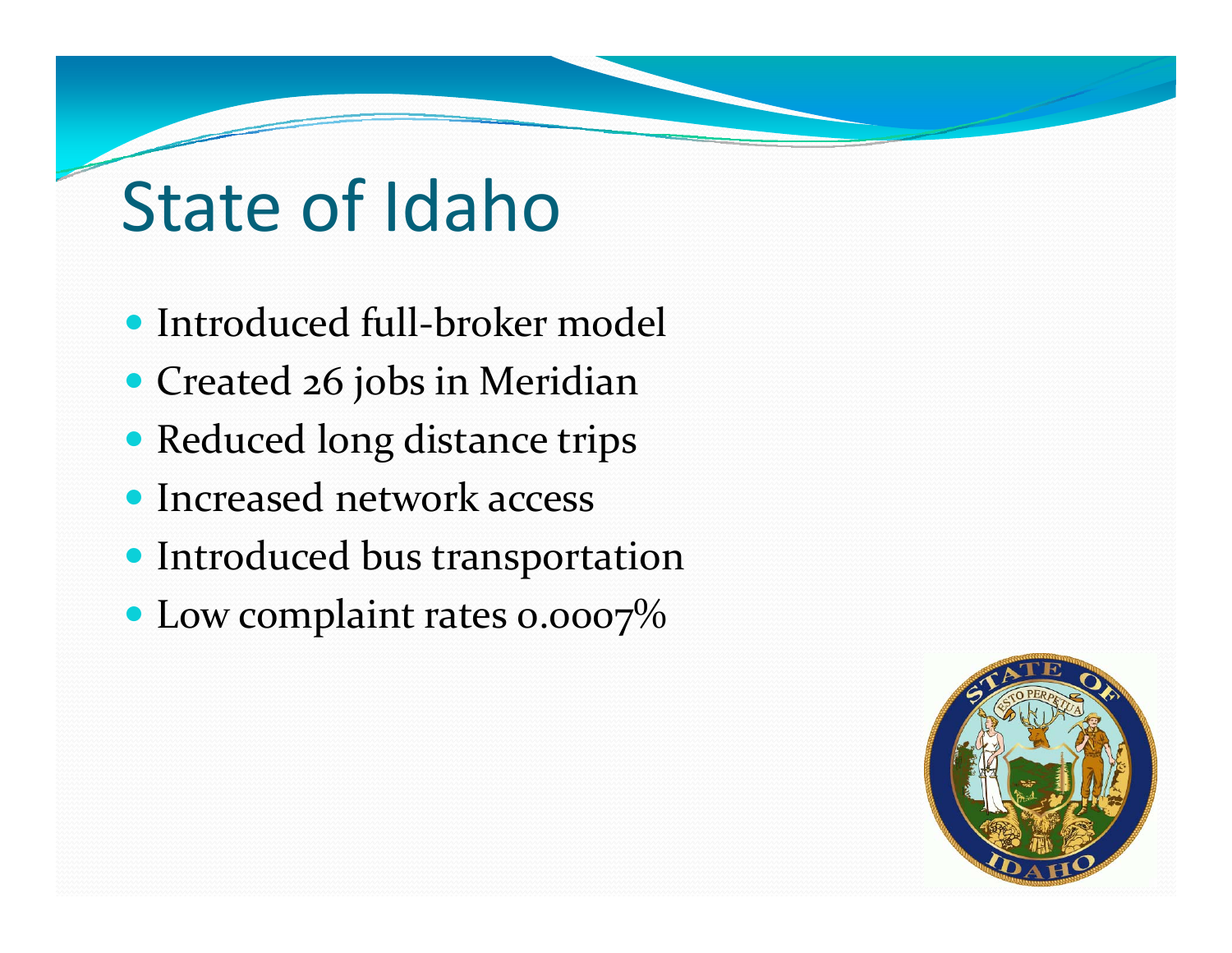# State of Nebraska

- Introduced administrative broker model
- Created <sup>22</sup> jobs in Omaha
- Improved appropriate mode assignment
- Implemented bus to the program
- Worked with the Mobility Manager

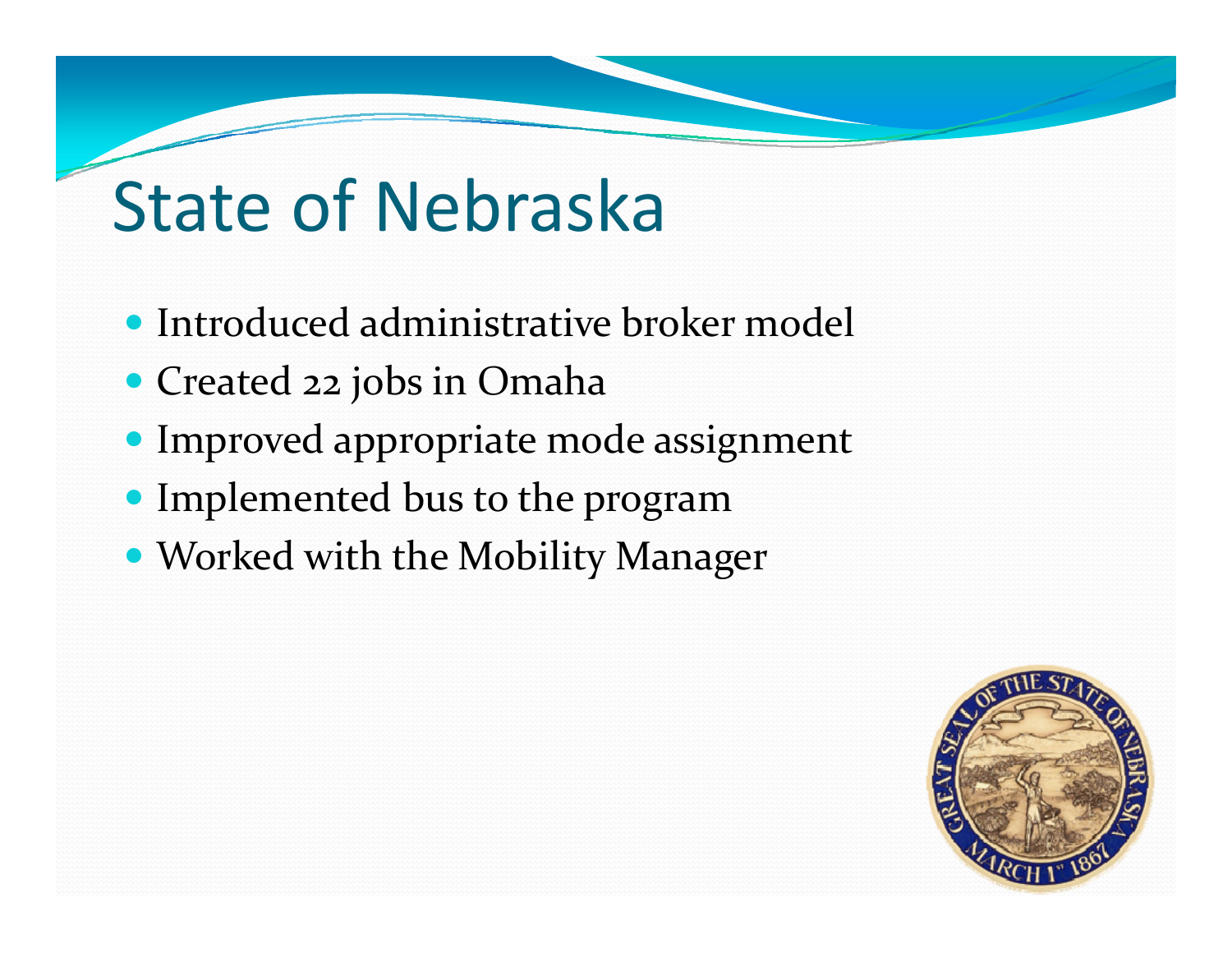#### South Carolina (Regions 2 and 3)

- Existing broker program
- Improved technology allowing greater routing opportunities
- Improved payment frequency
- Reduced program cost from previous year